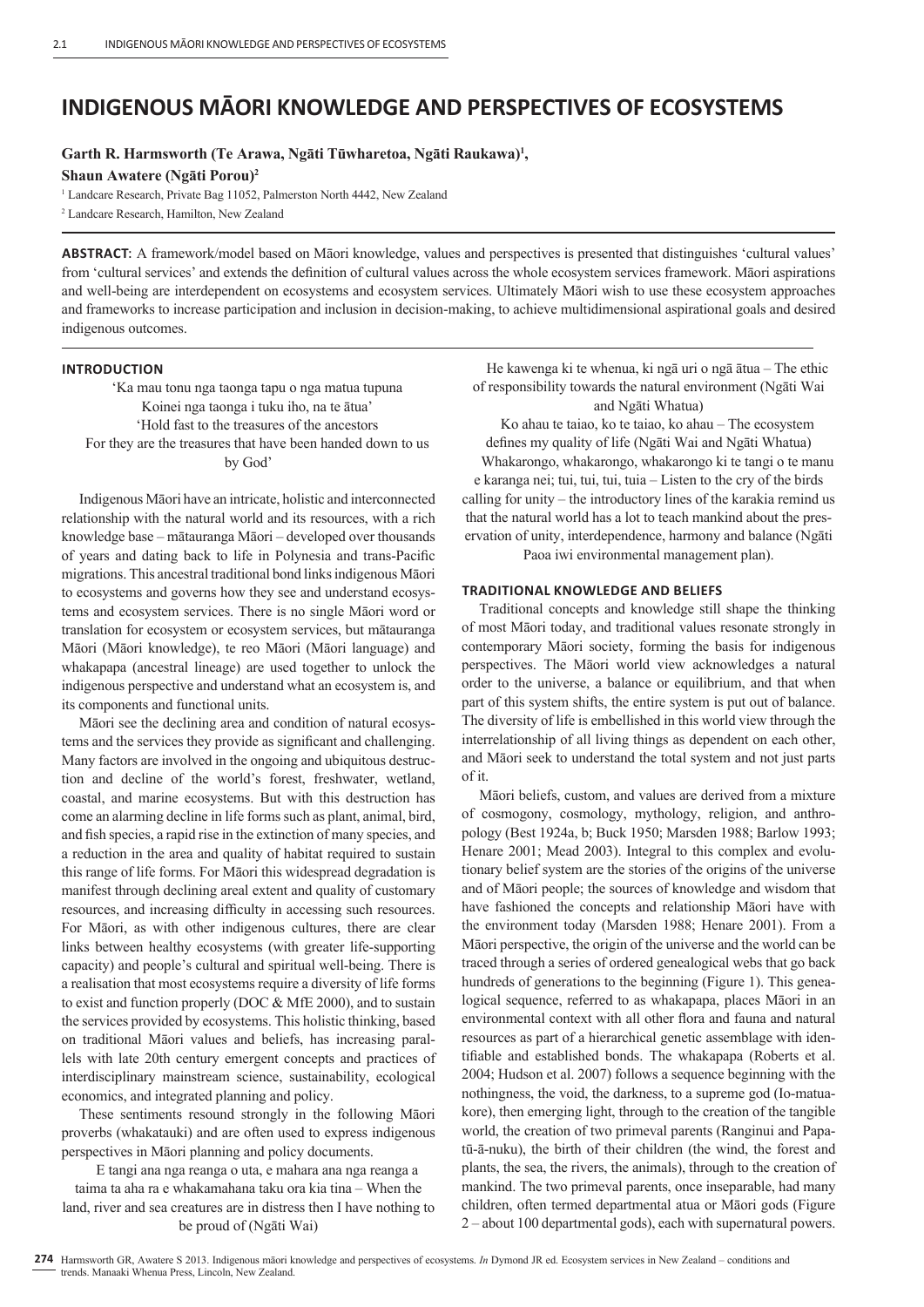

**FIGURE 1** Te Timatanga – Māori creationist theory from the beginning

In a plan carried out by the children to create light and flourish, the parents were prised apart. The separation of the parents led to Ranginui (the Sky father) forming the sky, resulting in the rain as he continued to weep for his separated wife Papa-tū-ānuku (the Earth mother), and Papa-tū-ā-nuku forming the land to provide sustained nourishment for all her children. As part of this ancestry, a large number of responsibilities and obligations were conferred on Māori to sustain and maintain the well-being of people, communities, and natural resources.

It is within this context of cosmology and knowledge that Māori can form a perspective of ecosystems and ecosystem services and make sense of existing and emerging non-Māori scientific and ecological terms, concepts and knowledge forms. Māori language and oral tradition are imperative in unlocking this understanding (Wehi et al. 2009). From a Māori perspective, therefore, an understanding of ecosystems starts with Māori language translation and whakapapa.

## **MĀTAURANGA MĀORI**

Mātauranga Māori (Barlow 1993; Durie 1998; Harmsworth 1998; Harmsworth et al. 2002; Mead 2003; Waitangi Tribunal 2011) provides the basis for the Māori world view and is a perspective encompassing all aspects of knowledge – e.g. philosophy, beliefs, language, methods, technology and practice. There are numerous definitions of mātauranga Māori. One of the more generally accepted is Marsden's (1988), which defines it, in a traditional context, as "the knowledge, comprehension or understanding of everything visible or invisible that exists across the universe'; this includes all Māori knowledge systems or ways of knowing and doing. It can also be simply defined as wisdom. In moving beyond the strictly traditional (i.e. locked in the past),

| <b>TWO PRIMEVAL PARENTS</b>                           |                                                                                                                                                                                                                               |  |
|-------------------------------------------------------|-------------------------------------------------------------------------------------------------------------------------------------------------------------------------------------------------------------------------------|--|
| Papa-tū-ā-nuku (Earth mother) = Ranginui (Sky father) |                                                                                                                                                                                                                               |  |
|                                                       |                                                                                                                                                                                                                               |  |
| DEPARTMENTAL ATUA (CHILDREN)                          |                                                                                                                                                                                                                               |  |
| <b>Tangaroa</b>                                       | The god of oceans, seas, rivers, lakes, and all life within<br>them (and reptiles, fish, amphibians)' & Tū-te-wehiwehi<br>(grandson of Tangaroa is also referred to as the father of<br>reptiles, lakes, rivers, fresh water) |  |
| Tāne-mahuta                                           | The god of the forests and all living things within them                                                                                                                                                                      |  |
| Tāwhiri-mātea                                         | The god of winds and storms                                                                                                                                                                                                   |  |
| Rongo-mā-Tāne                                         | The god of cultivated foods (e.g. kūmara sweet potato),<br>also god of peace                                                                                                                                                  |  |
| Haumia-tiketike                                       | The god of fern roots and other wild foods                                                                                                                                                                                    |  |
| Rūaumoko                                              | The god of earthquakes and volcanoes                                                                                                                                                                                          |  |
| Tū-mata-uenga                                         | The god of man and war                                                                                                                                                                                                        |  |
| <b>Whiro</b>                                          | The god of evil, the domain of darkness and death                                                                                                                                                                             |  |

**FIGURE 2** The main ātua or departmental gods of Māori, children of Papatū-ā-nuku and Ranginui

mātauranga Māori has grown into many contemporary forms (e.g. historical, local and regional indigenous knowledge (e.g. Ulluwishewa et al. 2008), Māori perspectives, new innovative approaches) that are complementary to Western scientific knowledge; a view consistent with many recent Māori authors who regard Māori knowledge as a dynamic and evolving knowledge form that represents more than the past (Harmsworth 1997; Durie 1998; Harmsworth et al. 2002, 2011; Morgan 2003, 2006b, 2007; Awatere et al. 2011).

### **MĀORI VALUES**

Māori values (Henare 1988, 2001; Marsden 1988; Marsden and Henare 1992; Barlow 1993; Harmsworth 1997; Mead 2003) are derived from the traditional belief system based on mātauranga Māori. Values can be defined as instruments through which Māori make sense of, experience, and interpret their environment (Marsden 1988). They form the basis for the Māori world view (te ao Māori), and provide the concepts, principles, and lore Māori use to varying degrees in everyday life, and often to form ethics and principles. This can govern responsibilities and the relationships Māori have with the environment and the way they make decisions. Important Māori values (see glossary) include: tikanga (customary practice, values, protocols); whakapapa (ancestral lineage, genealogical connections, relationships, links to ecosystems); tino rangatiratanga (self-determination); mana whenua (authority over land and resources); whānaungatanga (family connections); kaitiakitanga (environmental guardianship); manaakitanga (acts of giving and caring for); whakakotahitanga (consensus, respect for individual differences and participatory inclusion for decision-making); arohatanga (the notion of care, respect, love, compassion); wairuatanga (a spiritual dimension). Māori values can therefore be translated into, and provide a basis for, what is valued,(e.g. a geographic reference or spatio-temporal context of that value), and the information required to establish what is significant and how to prioritise values (i.e. among natural resources, soils, significant cultural sites, significant biodiversity habitats and species, iconic cultural plant and animal species).

## **KEY MĀORI ENVIRONMENTAL CONCEPTS**

The Māori values listed above underlie important Māori environmental concepts (Henare 1988, 2001; Marsden 1988; Barlow 1993; Durie 1994; Kawharu 2000; Harmsworth et al. 2002; Mead 2003; Awatere et al. 2011) and form the basis for Māori perspectives when seeking to assess and understand ecosystems. Some of the key environmental concepts are:

- Whakapapa connection, lineage, or genealogy between humans and ecosystems and all flora and fauna. Māori seek to understand the total environment or whole system and its connections through whakapapa, not just a part of these systems, and their perspective today is holistic and integrated
- Kaitiakitanga stewardship or guardianship of the environment, an active rather than passive relationship (Marsden and Henare 1992; Roberts et al. 1995)
- Mana having authority or control over the management of natural resources
- Ki uta ki tai a whole-of-landscape approach, understanding and managing interconnected resources and ecosystems from the mountains to the sea (the Māori concept of integrated catchment management)
- Taonga tuku iho intergenerational protection of highly valued taonga, passed on from one generation to the next, in a caring and respectful manner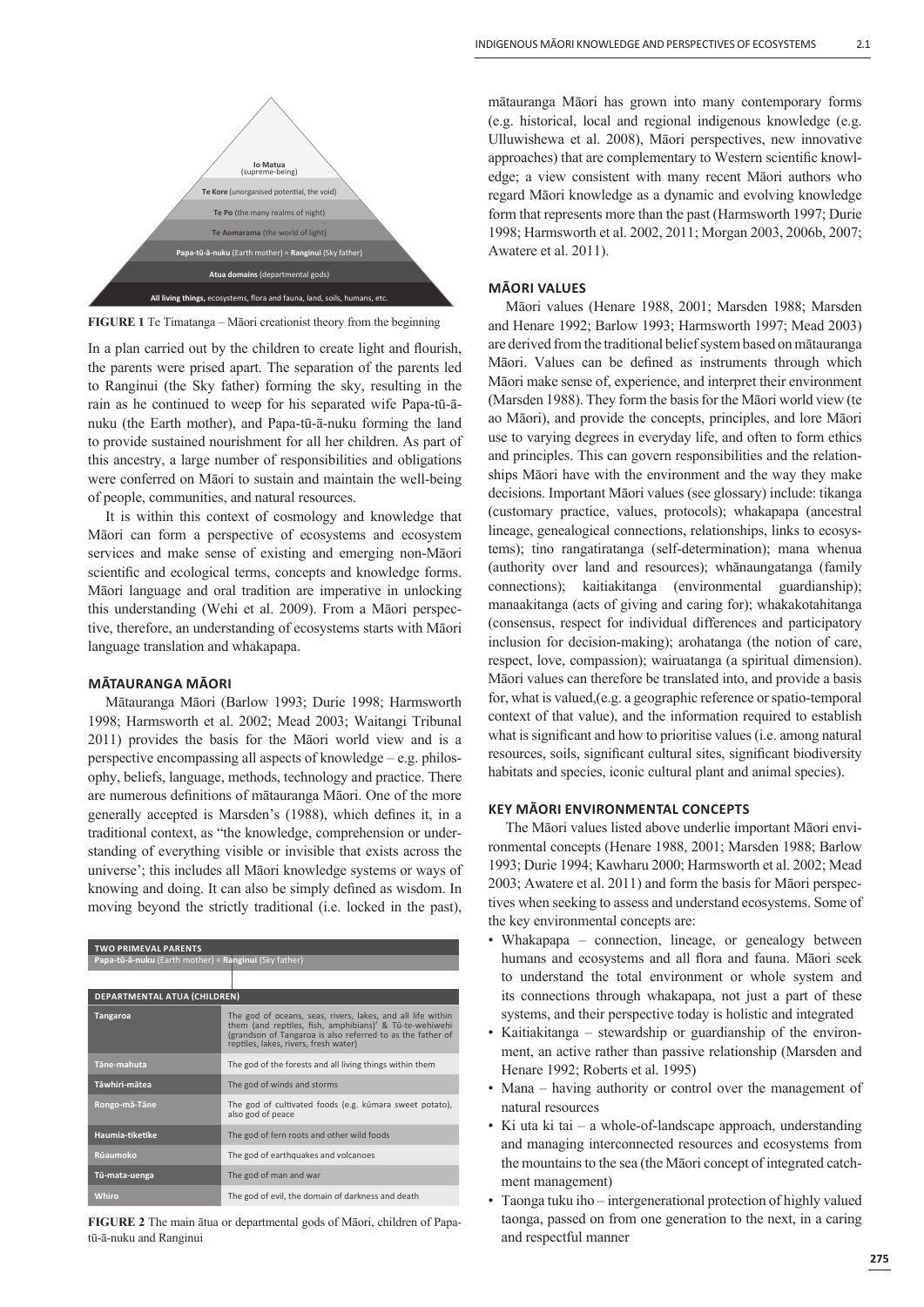- Te Ao Turoa intergenerational concept of resource sustainability
- Mauri an internal energy or life force derived from whakapapa, an essential essence or element sustaining all forms of life. Mauri provides life and energy to all living things, and is the binding force that links the physical to the spiritual worlds (e.g. wairua). It denotes a health and spirit, which permeates through all living and non-living things. All plants, animals, water and soil possess mauri. Damage or contamination to the environment is therefore damage to or loss of mauri.
- Ritenga the area of customs, protocols and laws that regulate actions and behaviour related to the physical environment and people. Ritenga includes concepts such as tapu, rahui, and noa, which were practical rules to sustain the well-being of people, communities and natural resources. Everything was balanced between regulated and de-regulated states, where tapu was sacred, rahui was restricted, and noa was relaxed or unrestricted access
- Wairua, Wairuatanga the spiritual dimension, a spiritual energy and dimension as a concept for Māori well-being

## **A MĀORI VIEW OF ECOSYSTEMS**

An ecosystem is a dynamic complex of plant, animal and micro-organism communities, and the non-living environment interacting as a functional unit. The conceptual framework for the Millennium Assessment (2005a) assumes that people are integral parts of ecosystems. Māori also see themselves as a part of ecosystems rather than separated from ecosystems. To achieve well-being humans require basic materials, health, good social relations, security, and freedom of choice and action. Many of these basic necessities are provided directly and indirectly by ecosystems. Humans not only depend on ecosystems, they influence them directly through land use and management. The strength of this interdependency between humans and ecosystems may be conceptualised as a reciprocal relationship comprising manaaki whenua (caring for the land) and manaaki tangata (caring for people).

The term 'Te Ao Marama', based on whakapapa, means 'a world of light and opening, and symbolises a rich diversity of life, resources, and biodiversity' and 'richness of life' (Harmsworth 2004). It explains the range of life forms that exist, connected through whakapapa – plants, animals, birds, fish, microorganisms, the genes they contain, and the ecosystems they form. Te Ao Turoa and taonga tuku iho articulate a desired intergenerational equity for natural, treasured resources, passed from one generation to the next in as good a condition or state as has been determined in the previous generation. These terms convey knowledge about existence itself and reiterate the interconnection between human beings and the environment as fundamental for food, shelter, recreation, cultural practice, arts, and human wellbeing, providing the basis for human survival. They also give meaning to the spiritual and tangible dimensions of life.

The great Māori scholars Sir Apirana Ngata and Te Rangi Hiroa (Buck 1950) both wrote of the tradition of harmonising with the environment; and Rangi Mete-Kingi wrote of how the ancestors established their philosophy of preservation and conservation as a foundation on which future generations could build. Rangimarie Rose Pere relates the concept of conservation to that of whenua (meaning both land and placenta):

The land for me has the same significance as the placenta that surrounds the embryo in the womb – the Māori word 'whenua'

is the term used for both the land and the placenta. Each living thing has a mauri, a life-force that relates to, and interacts with, the earth's forces (Pere 1982).

Respecting and valuing the Māori world view and Māori concepts is an essential first step to understanding the iwi/hapū perspective of ecosystems. The term ecosystem needs to be understood within Māori contexts and frameworks (e.g. Douglas 1984; Awatere et al. 2011, 2012) to be meaningful to Māori and allow them to participate more fully in dialogue, protection and sustainability of ecosystems through inclusive management planning and policy setting.

## **MĀORI CONCEPTUAL MODELS OF ECOSYSTEMS**

The traditional Māori world view acknowledged a natural order to the universe, a dynamic system built around the living and the non-living. For Māori the modern use of the terms ecosystem and ecosystem services can be explained through traditional knowledge and the interwoven concepts of whakapapa, mana and kaitiakitanga, and possession of the spiritual qualities of tapu, mauri, and wairua.

Traditionally Māori realised that shifts in mauri (life force, life spirit) of any part of the environment, for example through use, would cause shifts in the mauri of immediately related components. As a result, the whole system is eventually affected. All activities and relationships were bound up and governed by mythology, tapu, and an elaborate system of ritenga or rules. The process used by Māori to guide resource use reflects this belief in the interrelationship of all parts of the environment.

Several sophisticated cultural models based on a blend of mātauranga Māori, traditional concepts, and Western scientific knowledge have been developed in the last 15 years to provide Māori with assessment and monitoring tools to express and articulate their values and perspectives, by recording changes to the environment and ecosystems. They also provide a means to explain broad international concepts such as sustainability (Jollands and Harmsworth 2007). These models and cultural tools help connect humans, activities, and use, to ecosystems. They are being increasingly used to provide cultural perspectives, through resource management frameworks for planning, policy and decision-making.

Three well-known cultural assessment models are briefly described: the Cultural Health Index (CHI), Māori wetland indicators, and the Mauri Assessment model. The Cultural Health Index and its assessment methods are becoming commonly accepted, adapted, and used by many Māori groups around New Zealand; the wetland indicators provide an important approach to underpin wetland restoration and enhancement of ecosystems; while the mauri model provides a useful framework for many assessments linking ecosystems and human well-being. These approaches, among others, form the basis for Māori environmental monitoring in New Zealand, especially in regard to fresh-water ecosystems (Douglas 1984; Tipa 2006a, b; Harmsworth et al. 2011) and to restoration of biodiversity/cultural values (Harmsworth 2002)

#### *Cultural Health Index (CHI)*

The Cultural Health Index was developed from 1999 onwards to provide Māori groups (iwi/hapū, kaitiaki) with a tool to express their cultural values relating to river and stream health and customary resources (i.e. mahinga kai) in a way that could be incorporated into catchment management decisions. The CHI lists several cultural indicators – heritage sites, taonga species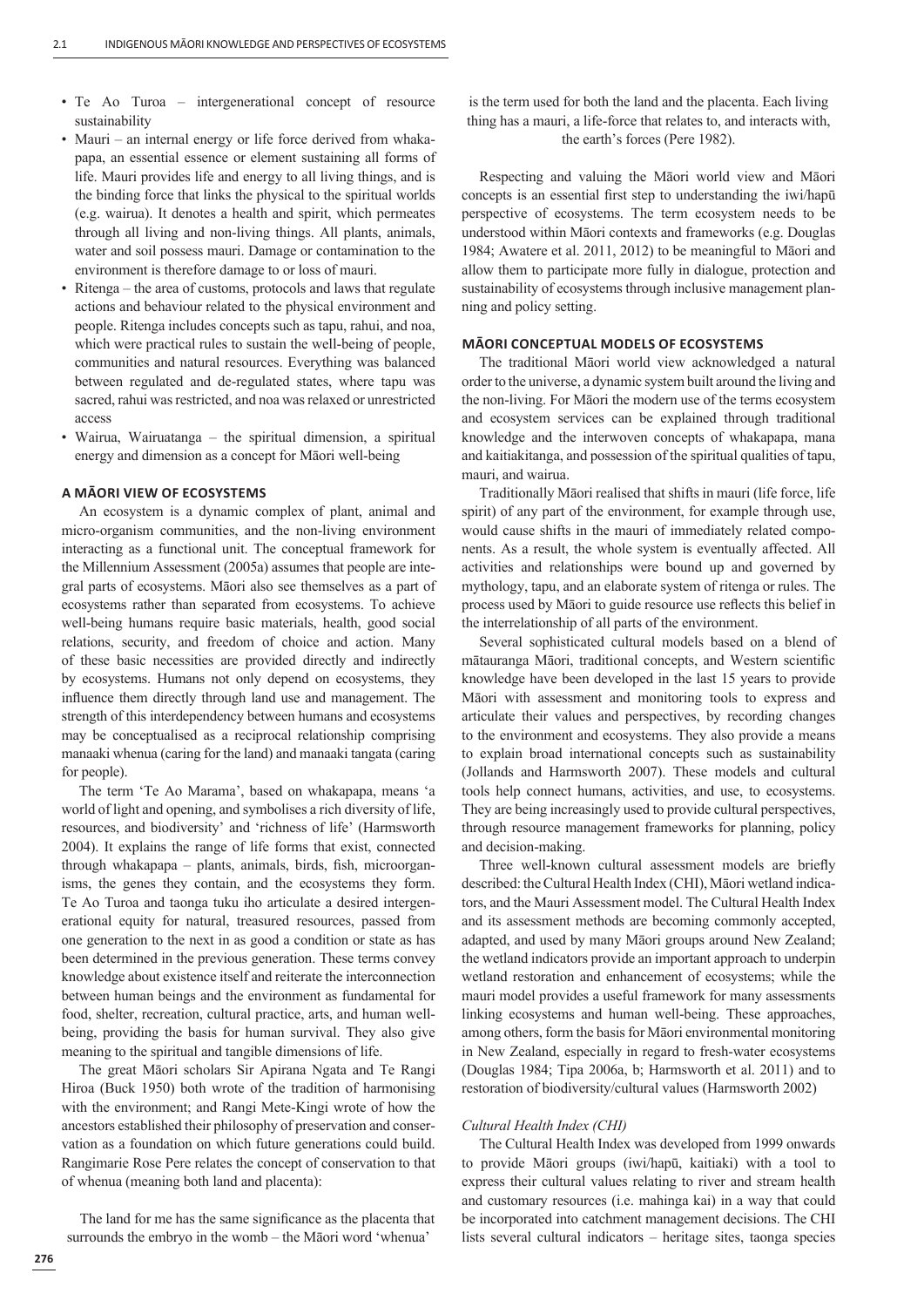(flora and fauna), water quality, mahinga kai  $-$  collectively assessed as mauri. Details of the tool are well documented (Tipa 1999; Tipa and Teirney 2003a, b, 2006a, b; Townsend et al. 2004; Harmsworth et al. 2011). It provides a scoring 'index' for assessing streams and rivers. The index comprises a score (e.g. A-1/2.9/4.1) for recognising and expressing Māori values, and can be used as an indicator for environmental reporting. It can be used for entire river and stream catchments rather than solely for small sections or sites along a river/stream. Three components make up the numeric index at any given river or stream site:

- Establishing the relationship or association by tangata whenua, iwi/hapū (site status)
- Evaluating mahinga kai values (mahinga kai measure)
- Assessing stream health (stream health measure)

## *Māori wetland indicators*

Māori wetland indicators were developed (1998–2002) as part of a large national project 'Coordinated Monitoring of New Zealand Wetlands' (Harmsworth 2002). The aim was to develop a Māori-based monitoring approach for assessing wetlands together with a set of indicators based on mātauranga Māori. The project was carried out using participatory research with a number of iwi and hapū throughout New Zealand. The pressure– state–response model (OECD 1993, 1997; MfE 1998) was used to develop the main indicator groups and more specific or key indicators in each group. Within a participatory research framework the model was explained to Māori as:

- What's causing the problem(s)/issue?
- What taonga and mauri will be assessed or recorded?
- What are the trends (through time), how will you know if the wetland is getting better or worse (from a cultural perspective)?

A final set of nine key Māori indicators, largely based on mātauranga Māori, included mauri, recording extent and abundance of taonga iconic species, percent change in spatial area through time, and increases/decreases in perceived problem or exotic species. The indicators were strongly linked in order to measure trends and assess progress towards desired cultural and environmental aspirations and goals for wetland restoration or rehabilitation. The methods were developed to complement other Māori and scientific approaches and to support cultural impact assessments and long-term monitoring programmes (Harmsworth 2002; Jollands and Harmsworth 2007).



**FIGURE 3** A decision-making tool for assessing the important cultural concept of mauri (from Morgan 2003).

#### *Mauri assessment model*

The Mauri Model (Morgan 2003, 2006a, b, 2007) was developed from 2002 onwards as a framework, assessment method, and decision-making tool to integrate economic, social, cultural dimensions – regarded as subsets of the environment. It is based on the concept of mauri. As such, the tool demonstrates methods for understanding the interrelatedness or interconnectedness of all living things, and for measuring sustainability and human wellbeing. From an indigenous perspective it measures the impacts of certain (anthropogenic) activities and practices on the mauri within four key aspects: ecosystems (environmental), hapū (cultural), whānau (economic), and communities (social) (see Figure 3).

The model's aim is to assist decision-making by helping understand how different activities impact on the intrinsic values of ecosystems, and showing the interrelatedness between sustainability dimensions. It therefore helps improve resource management and sociocultural outcomes by (1) measuring impacts on cultural, social, economic and environmental dimensions from an indigenous perspective, (2) integrating te ao Māori values and knowledge into Western models of sustainability, and (3) analysing both institutional and environmental performance

The relative importance of aspects can be addressed independently by users and decision-makers choosing a weighting applied to each aspect before scoring is completed and hierarchies developed. Impacts on the mauri (Figure 4) can be regarded as:

- Strong
- Weak
- Exhausted

Six ratings of mauri are given for each aspect:

- Highly sustainable  $-5$
- Viable practice enhancing the mauri 4
- Contributing to mauri  $-3$
- Neutral  $-2$
- Diminishing the mauri  $-1$
- Significantly diminishing the mauri and the resource  $-0$

The resulting effect of activities and practices on the mauri (Figure 4) will be seen as: −2, destroyed mauri (mauri mate); −1, diminishing mauri (mauri noho); neutral; +1, maintaining mauri (mauri mahi); +2, enhanced mauri (mauri ora/kaha. Evaluation methods identify whether an option/development/practice is:

- Enhancing
- Diminishing
- Neutral

# **MĀORI MODELS OF WELL-BEING**

A number of holistic models of well-being and human health have been proposed, based on Māori traditional knowledge and understanding. Most were postulated as a part of a renaissance in Māori culture, education, and politics in New Zealand in the



**FIGURE 4** Assessment of mauri (from Morgan 2003).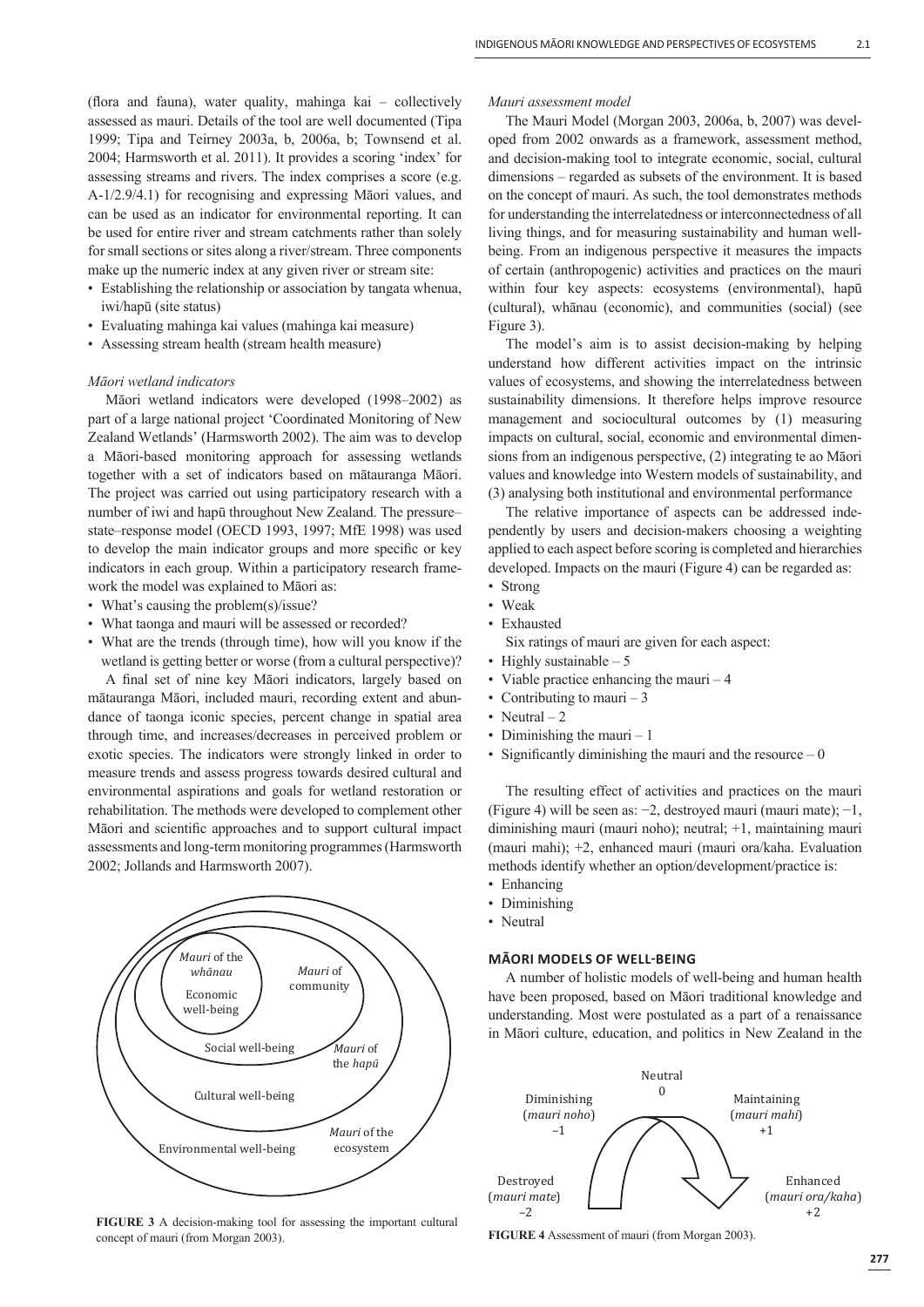1970s. These models are particularly useful when linking Māori well-being to the natural environment as they demonstrate Māori relationships with and dependency on environmental conditions.

Māori believed at the time, however, that the models' health focus was too narrow and too concentrated on physical illness. As Māori participation in the health debate grew, several perspectives were advanced by Māori, all emphasising the need to better balance traditional belief systems and cultural values with Western approaches to health (Durie 1994).

These health perspectives were in accord with contemporary Māori thinking, especially in their advocacy of greater integration and (w)holism. Three models became widely accepted and have since formed the basis for modern health programmes for Māori and non-Māori in New Zealand:

- The Whare Tapa Wha
- Te Wheke
- Ngā Pou mana

These three main Maori well-being models are presented in Table 1 (from Durie 1994).

| <b>TABLE 1</b> Three common Matori well-being models (Durie 1994) |  |  |  |
|-------------------------------------------------------------------|--|--|--|
|-------------------------------------------------------------------|--|--|--|

|            | <b>Whare Tapa</b><br>Wha | <b>Te Wheke</b>          | Nga Pou Mana             |
|------------|--------------------------|--------------------------|--------------------------|
| Components | Wairua                   | Wairuatanga              | Whānaunga-tanga          |
|            | Hinengaro                | Hinengaro                | Taonga tuku iho          |
|            | Tinana                   | Tinana                   | Te Ao tūroa              |
|            | Whanau                   | Whānaungatanga           | Turangawaewae            |
|            |                          | Mana ake<br>Mauri        |                          |
|            |                          | Ha a koro ma a<br>kui ma |                          |
|            |                          | Whatumanawa              |                          |
| Features   | Spirituality             | Spirituality             | Family                   |
|            | Mental health            | Mental health            | Cultural heritage        |
|            | Physical                 | Physical                 | Environment              |
|            | Family                   | Family                   | Land base                |
|            |                          | Uniqueness               |                          |
|            |                          | Vitality                 |                          |
|            |                          | Cultural heritage        |                          |
|            |                          | Emotions                 |                          |
| Symbolism  | A strong house           | The octopus              | Supporting<br>structures |

The Whare Tapa Wha model compared health to the four walls of a house, all four necessary to ensure symmetry and balance, and each representing a different dimension: taha tinana (the physical side, the body), taha wairua (the spiritual), taha hinengaro (the mental – thoughts and feelings), and taha whānau (the family). To treat the whole person and achieve well-being all four dimensions must be in balance.

The Wheke (8-legged octopus) model extended these four dimensions to eight, adding mana ake (the unique qualities of each individual and family, to create positive identity), mauri (the life-sustaining principle in all people and objects), ha a koro ma a kuri ma (breath of life from ancestors), and whatumanawa (the open and healthy expression of emotion). The collective waiora – the total well-being for the individual and family – is gained from a combination of these dimensions, and is represented in the model as the eyes of the octopus.

The Ngā Pou mana (four supports) model described a full set

of values and beliefs as pre-requisites for health and well-being (Henare 1988; Durie 1994). The model placed greater emphasis on the external environment and the significance of oral tradition. Again with four key supports, the interacting variables for both individual and group well-being included whānaungatanga (the importance of the family), taonga tuku iho (cultural heritage), te ao tūroa (the natural environment) and Turangawaewae (the land base, a place of belonging, standing and identity).

Taha wairua is generally felt by Māori to be a significant and integral part of Māori well-being. As Durie (1994) explains, 'It implies capacity to have faith and be able to understand the links between the human situation and the environment. Without a spiritual awareness and a mauri (spirit and vitality) an individual cannot be healthy and is more prone to illness and misfortune.' 'Belief in god is one reflection of wairua, but it is also strongly evident in relationships with the environment.' 'Land, lakes, mountains, reefs all have a spiritual significance quite apart from economic and agricultural considerations, and are regularly commemorated in song, tribal history, and formal oratory.' 'A lack of access to tribal lands or territories is regarded by tribal elders as a sure sign of poor health since the natural environment is considered integral to identity and fundamental to a sense of well-being' (p. 71).

The Ngā Pou model also emphasises that well-being is affected not just by access to or quantity of natural resources but also by their state or condition. Therefore the loss of land, pollution (through sewage effluent and other contaminants) affecting traditional areas of food gathering, and the depletion of natural resources are all destabilising factors on health and well-being, and debase spiritual and cultural values. Particular reference to the natural environment (Te Ao Tūroa) was made by a large number of Treaty of Waitangi claims (Waitangi Tribunal), especially the series of 1980 landmark decisions responding to the pollution and modification of culturally significant waterways. All these claims recognised the significance of a clean environment for good health.

## **MĀORI ASPIRATIONS**

The 2000 Millennium Declaration was adopted by 189 countries and in 2005 eight Millennium goals were set by the United Nations: end of poverty and hunger; universal education; gender equality; child health; maternal health; combat HIV/AIDS; environmental sustainability, and global partnership. Following the 2000 declaration the United Nations led Millennium Ecosystem Assessment was carried out between 2001 and 2005 (MEA 2005a, b) to assess the consequences of ecosystem change for human well-being. The reports (MEA 2005a, b) made strong links between human well-being and ecosystems, and linked the Millennium Development goals to ecosystem services. A number of development goals linked to ecosystem services were identified: health; natural hazard protection; adaptation to climate change; freshwater provision; environmental conservation; food production; poverty reduction; and energy security (MEA 2005a,b; WRI 2008).

In various forums and reports Māori have also stated their development aspirations, which have been universally and regularly considered and discussed at national, regional, tribal, and local hui (e.g. Hui Taumata – the Māori economic development summit, 1984). Many aspirations were generic, such as wellbeing and wealth creation. Māori self-determination is about the advancement of Māori people, as Māori, and the protection of the environment for future generations. The modern concept of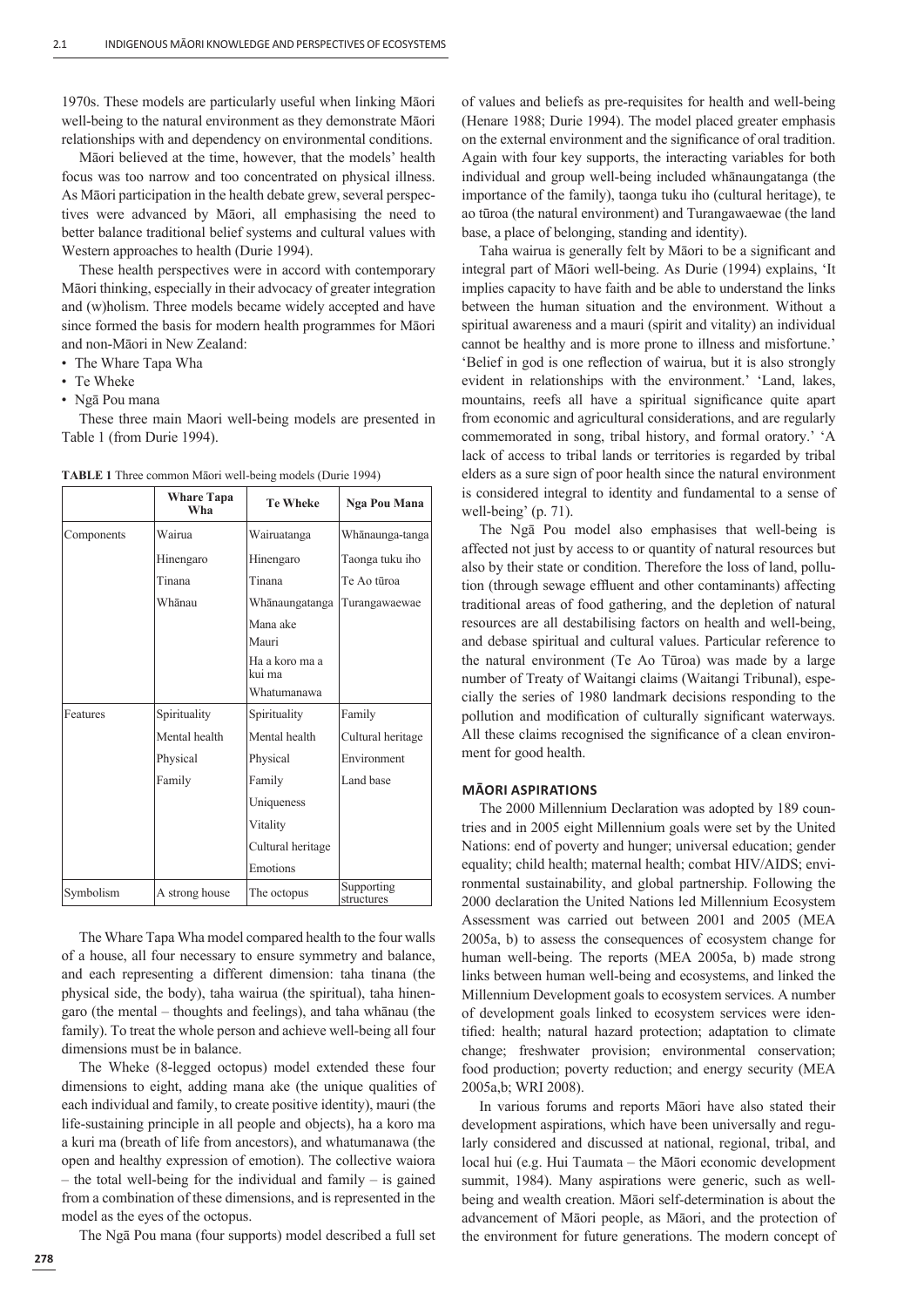Māori development stresses notions of economic self-sufficiency, social equity, cultural affirmation, and a greater measure of Māori autonomy (Durie 2003).

| The aim of Māori<br>advancement | The aim of affirming<br>Māori identity | The aim of<br>environmental<br>protection for future<br>generations |
|---------------------------------|----------------------------------------|---------------------------------------------------------------------|
| Economic<br>self-sufficiency    | Personal identity                      | Land and forests                                                    |
| Social equity                   | Whānau identity                        | Rivers and lakes                                                    |
| Cultural affirmation            | Hapū identity                          | Harbours and the sea                                                |
| Political strength              | Iwi (tribal) identity                  | Air                                                                 |
|                                 | Identity as a Māori<br>nation          | Environmental links<br>with humankind                               |

**TABLE 2** Generic national aims of Māori self-determination (Durie 2003)

Following on from national hui in the 1980s and 1990s, Māori developed common aspirations, many progressing towards Māori self-determination, through a series of development frameworks and strategies and produced steps towards generic national aims and outcomes (Durie 2003) (see Table 2). A good outcome was described by Durie (2003) as being 'where Māori resources are plentiful and in development mode'. Desired outcomes and indicators developed as part of a national development framework and agenda are summarised with examples in Table 3. Two broad outcome domains were given:

- Human capacity (reflects the way in which Māori participate as Māori in society generally, as well as in Māori society – as individuals and groups);
- Resource capacity (on which the human capacity is built) and refers to the state of Māori resources, including cultural and intellectual resources as well a physical resources.

In terms of Te Ao Turoa, the Māori world view places value on the whole environment (natural modified, urban) using concepts and values such as kaitiakitanga (Marsden and Henare 1992; Roberts et al. 1995; Awatere et al. 2011) in all decision-making. A good result produces ongoing respect and application of Māori values in all ecosystems management, where Māori knowledge systems sit equally alongside Western science to manage and enhance ecosystems and taonga (e.g. culturally significant flora and fauna), where Māori are part of all decision-making processes for resource management, where Māori derive sustained direct and indirect benefit from ecosystem services, and where Māori aspirations are understood and fulfilled.

# **THE MODERN MĀORI ECONOMY**

In a contemporary context Māori rely on traditional resources for customary practice but also have extensive interests in agriculture, forestry, fishing, aquaculture, horticulture, urban and rural development, and eco-tourism, all of which are based on healthy ecosystems and sustainable natural resources.

While Māori understand ecosystems from a traditional Māori values perspective, they also see ecosystems as underpinning the modern vibrant Māori economy (Te Puni Kōkiri 2002; Whitehead and Annesley 2005; BERL 2011), where Māori have major assets and wealth in the primary sector, particularly in pastoral farming, cropping, horticulture, forestry, and fisheries. About 52% of the Māori economy is concentrated in the primary industry (Te Puni Kōkiri 2007) and therefore depends heavily on the protection, management, and sustainability (Harmsworth 2009) of natural ecosystems. These productive landscapes provide Māori with an economic base on which to achieve individual and group aspirations and prosperity. This productive base of high natural capital provides services and benefits, to help sustain human well-being. While Māori regard themselves as kaitiaki of all lands, water, forests and fisheries, collectively in 2010 Māori owned only about 6% or 1.5 million hectares of the total New Zealand land area. In 1840 the land area used by Māori, along with natural resources, was nearly 100% of New Zealand. Over time, since European settlement, land ownership has become increasingly fragmented as a result of national legislation and policy that has essentially individualised and privatised land title, alienating Māori from much of the land and water resources formerly available to them. Following Treaty of Waitangi settlements, however, Māori now own about 20% of the fisheries resource and the estimated value of Māori exports in 1999/2000 was about \$650 million (NZIER 2003) and in 2001 the total annual tax contribution from the Māori economy was \$2.4 billion (NZIER 2003).

The Māori contribution to New Zealand's farming economy is significant, for example, in 2003 Māori were farming 720 000 ha mainly in sheep, beef and dairy. In the early 2000s more than 15% of the country's sheep and beef exports came from Māori farming interests, and in 2010 Māori owned around \$NZ 100 million worth of shares in Fonterra, the largest NZ dairy company. It was estimated that in 2003 the annual agricultural and forestry production from Māori communally owned land assets was approximately \$750 million, contributing 7.5% of New Zealand's total annual agricultural outputs (NZIER 2003). As the Māori asset base grows, so does its contribution to local, regional, and national economies.

## **CULTURAL VALUES AND ECOSYSTEMS**

A value can be defined as an 'enduring belief that a particular mode of conduct (e.g. being courageous, honest, loving, obedient) or a state of existence (e.g. peace, equality, pleasure, happiness) is personally and socially desirable' (Rokeach 1973; Gilbert and Hoepper 1996, p. 59). For the New Zealand context the Ministry of Education (2005), after an extensive review of national and international literature, developed this definition: 'Values are internalised sets of beliefs or principles of behaviour held by individuals or groups. They are expressed in the way people think and act. They are based on cultural, religious, philosophic and spiritual traditions, and on current critical reflection, dialogue and debate'.

Cultural values cum services were defined by Costanza et al. (1997, p. 254) as 'aesthetic, artistic, educational, spiritual, and/ or scientific values of ecosystems'. This definition was expanded by the Millennium Ecosystem Assessment (2005, p. 894) to include 'the non-material benefits people obtain from ecosystems through spiritual enrichment, cognitive development, reflection, recreation, and aesthetic experience, including, e.g. knowledge systems, social relations, and aesthetic values'. These types of cultural non-material or 'non-use' values are included within ecosystem services in all prominent typologies (Costanza et al. 1997; Daily 1997; de Groot et al. 2002; MEA 2005a) but in practice have received very little attention in ecosystem services research (Chan et al. 2012a, b). In New Zealand, these types of values were defined under the Resource Management Act 1991 (RMA) as 'amenity' or 'character' values (Legget 1996) and are commonly used by planners. Amenity values are defined in the RMA as 'those natural or physical qualities and characteristics of an area that contribute to people's appreciation of its pleasantness, aesthetic coherence, and cultural and recreational attributes'.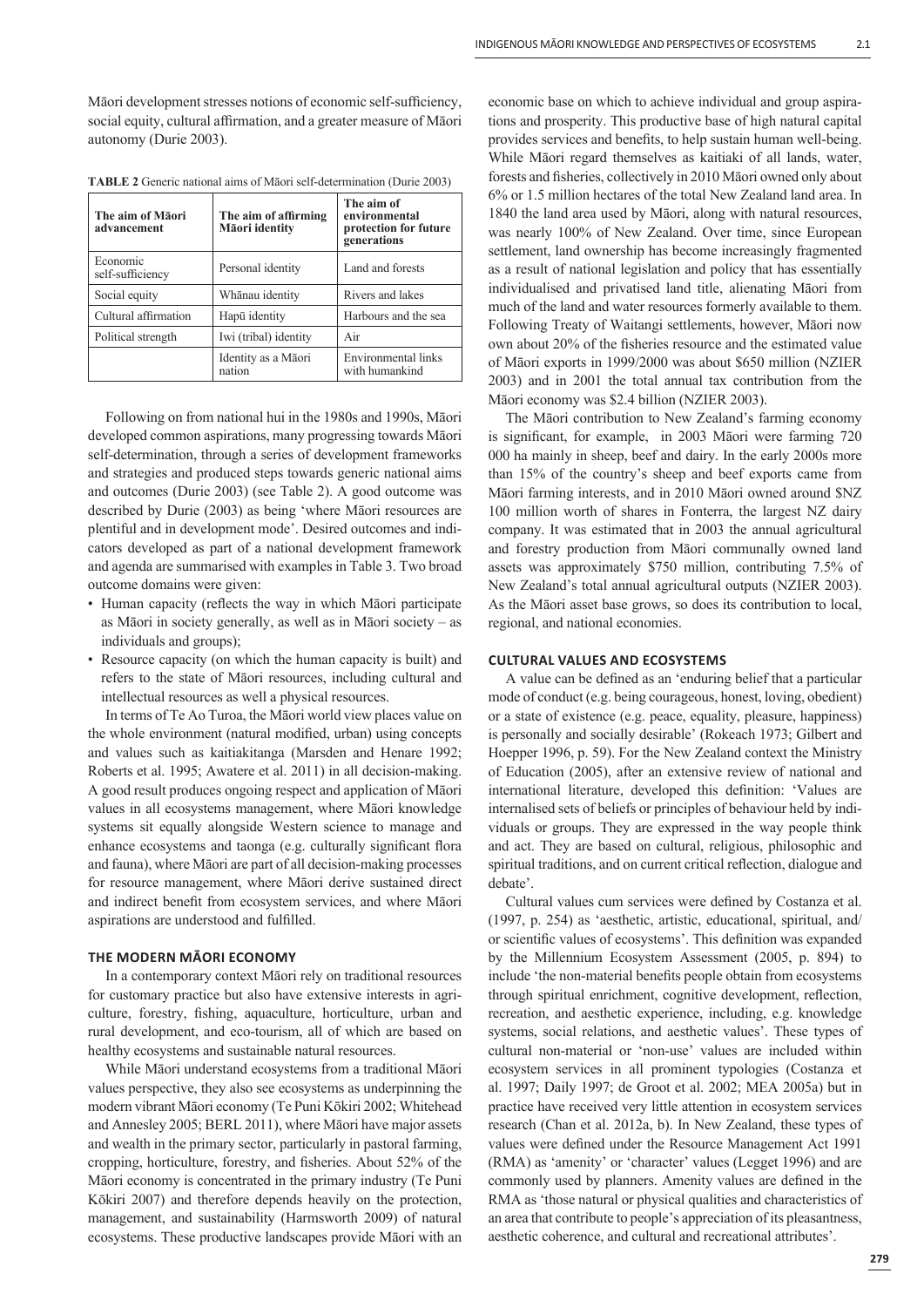| <b>Outcome classes</b>                                           | <b>Outcome</b> goals                                        | <b>Indicators</b>                                                                                                      | <b>Examples</b>                                                                                                                                                              |
|------------------------------------------------------------------|-------------------------------------------------------------|------------------------------------------------------------------------------------------------------------------------|------------------------------------------------------------------------------------------------------------------------------------------------------------------------------|
| Te Manawa – a<br>secure cultural<br>identity                     | Positive Māori participation in<br>society as Māori         | Māori active in government, busi-<br>ness, industry and decision-making,<br>etc.                                       | Number of Māori in managerial positions, number<br>of Māori MPs, equitable educational achievement,<br>sector employment, Māori decision-making at local<br>government level |
|                                                                  | Positive Māori participation in Māori<br>society            | Māori active in their communities.<br>whānau, marae                                                                    | Activities at whanau and marae level, number of<br>people living in tribal areas, networks, etc.                                                                             |
| Te Kāhui - collective<br>Māori synergies                         | Vibrant Māori communities                                   | Organised Māori community<br>networks, institutions                                                                    | Māori community standards of living, number of<br>marae & condition                                                                                                          |
|                                                                  | Enhanced Whanau capacities                                  | Strong and supportive families                                                                                         | Levels of Māori well-being                                                                                                                                                   |
|                                                                  | Māori autonomy (tino<br>rangatiratanga)                     | Māori practising self-determination                                                                                    | Decision-making in local politics, active kaitiaki-<br>tanga groups                                                                                                          |
| Te Kete Puāwai -<br>Māori cultural and<br>intellectual resources | Te reo Māori in multiple domains                            | Increased use of Māori language                                                                                        | Number of fluent Maori speakers by iwi and nation-<br>ally, use of te reo Māori in society                                                                                   |
|                                                                  | Practice of Māori culture knowledge,<br>and values          | Māori values and mātauranga Māori<br>being used across institutions                                                    | Māori knowledge systems developed and being<br>regularly used                                                                                                                |
| Te Ao Turoa – the<br>Māori estate                                | Regenerated Māori land base                                 | Area of Māori land and resources                                                                                       | Māori registered land area quantified                                                                                                                                        |
|                                                                  | Guaranteed Māori access to clean<br>and healthy environment | Māori participation in monitoring<br>and state of environment reporting,<br>Mātauranga in all ecosystems<br>assessment | State and condition of mahinga kai, quantity and<br>condition of flora and fauna:                                                                                            |
|                                                                  |                                                             |                                                                                                                        | abundance/presence/absence of taonga species                                                                                                                                 |
|                                                                  | Resource sustainability and<br>accessibility                | Māori have access to clean and<br>healthy resources and ecosystem<br>services                                          | State and condition of natural resources in tribal<br>areas                                                                                                                  |

| TABLE 3 Māori aspirations defined as outcome goals and classes by Durie (2003) |  |  |  |  |  |  |  |
|--------------------------------------------------------------------------------|--|--|--|--|--|--|--|
|--------------------------------------------------------------------------------|--|--|--|--|--|--|--|

TABLE 4 An ecosystem services classification framework of provisioning, regulating, cultural and supporting services showing the 33 main service subcategories for New Zealand (Dymond et al. 2012)

|                    |                   |                       | Important services to assess in NZ     | Natural ecosystems  | Production<br>ecosystems |
|--------------------|-------------------|-----------------------|----------------------------------------|---------------------|--------------------------|
| Total value of     | Direct use values | Provisioning services | Food: crops                            | Forest              | Pasture                  |
| ecosystem services |                   | Regulating services   | Food: livestock                        | Shrubland           | Cropland                 |
|                    | Indirect use      | Cultural services     | Food: aquaculture                      | Grassland           | Orchard                  |
|                    | values            | Supporting services   | Food: capture fisheries                | Alpine ecosystem    | Forest                   |
|                    | Passive values    | Option values         | Food: wild foods                       | Subalpine shrubland |                          |
|                    |                   | Existence values      | Fibre: timber and wood fibres          | Wetland             |                          |
|                    |                   | Bequest values        | Fibre: others                          | Estuary             |                          |
|                    |                   |                       | <b>Biomass fuel</b>                    | Mangroves           |                          |
|                    |                   |                       | Freshwater                             | Lake                |                          |
|                    |                   |                       | Genetic resources                      | River               |                          |
|                    |                   |                       | Minerals                               | Marine              |                          |
|                    |                   |                       | Physical support for dwellings         |                     |                          |
|                    |                   |                       | Climate regulation (global)            |                     |                          |
|                    |                   |                       | Water regulation                       |                     |                          |
|                    |                   |                       | Water purification and waste treatment |                     |                          |
|                    |                   |                       | Erosion regulation                     |                     |                          |
|                    |                   |                       | Pest regulation                        |                     |                          |
|                    |                   |                       | Disease regulation                     |                     |                          |
|                    |                   |                       | Pollination                            |                     |                          |
|                    |                   |                       | Air quality regulation                 |                     |                          |
|                    |                   |                       | Natural hazard regulation              |                     |                          |
|                    |                   |                       | Spiritual and aesthetic values         |                     |                          |
|                    |                   |                       | Recreation                             |                     |                          |
|                    |                   |                       | Tourism                                |                     |                          |
|                    |                   |                       | Sense of belonging                     |                     |                          |
|                    |                   |                       | Soil formation and maintenance         |                     |                          |
|                    |                   |                       | Provision of natural habitat free of   |                     |                          |

weekds and pests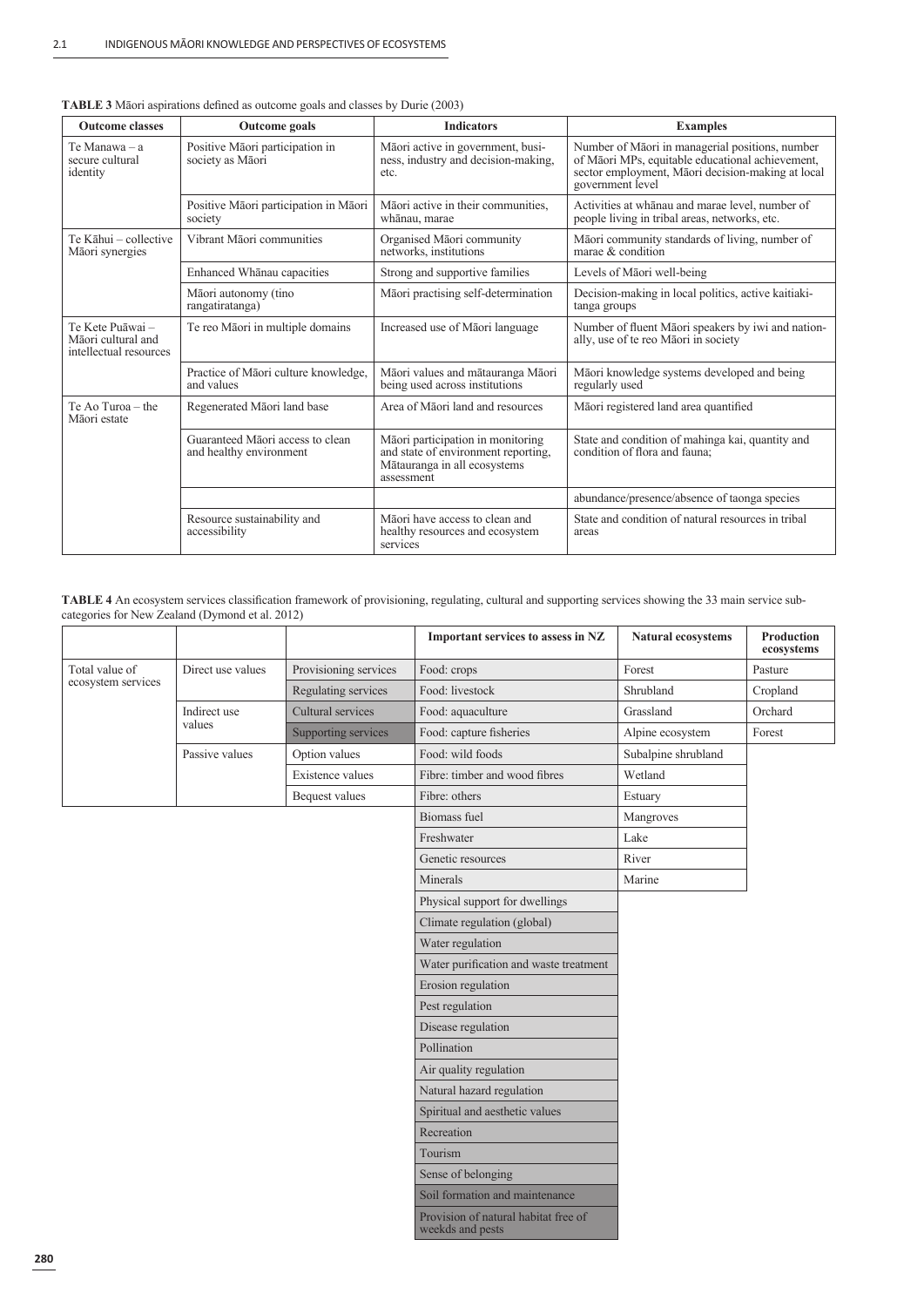Māori 'cultural values', as explained above, are based on the traditional Māori belief and knowledge system, which is the foundation from which Māori seek to understand and comprehend their world, ethics, behaviour and protocols; form perspectives; create new knowledge; and determine strategies and priorities to achieve Māori goals and aspirations (at global, national, regional and local levels). These aspirations include: economic prosperity; protection and management of the environment and cultural resources through concepts such as kaitiakitanga; Māori advancement through increased knowledge, social, and decision-making capacity; social and economic equity; a strong cultural identity; Māori health and well-being.

Cultural values such as these are difficult to define  $-$  Chan et al.  $(2012b)$  calls them 'ill fitting' – and they are usually categorised as 'non-use' or non-materialistic, non-monetary values that are less tangible and 'extremely difficult to define and package using economic instruments' (Awatere 2005, 2008; Steenstra 2010). For Māori, therefore, cultural values can include such aspects as the spiritual (wairua), sacred (tapu), metaphysical (e.g. mythology, beliefs, superstition), intrinsic, customary (e.g. protocols – tikanga), ethics-integrity, education-knowledge, amenity, heritage, well-being, recreation, and prestige and authority (mana). These values underpin (and transfer into planning) policy and actions that can be expressed in areas such as protection and management of traditional cultural sites, resources, and ecosystems – such as sacred sites (wāhi tapu), burial grounds (urupā), mahinga kai (customary harvest), traditional places and sites (wahi taonga), sustaining customary flora and fauna and natural resources (habitats and taonga species, plants, animals, birds, water) and safeguarding and strengthening the language and culture (e.g. te reo Māori, whakatauki, mōteatea, waiata, haka). They are also values not readily open to trade-offs.

The term 'cultural values' for Māori includes values that can be either tangible or intangible, material or non-material, use or non-use, qualitative or quantitative, and the extent of the term 'cultural values' needs to be fully understood and elaborated. For Māori, achieving aspirations requires a careful balance of a complete range of values from non-monetary to monetary, non-use to use. This extends the term 'cultural values' for Māori to also cover 'use' values (e.g. for economic prosperity and wellbeing) that are more tangible. Therefore, Māori wish to achieve their development needs and aspirations through a combination of 'use' and 'non-use' values, and would prefer that their values were not defined merely as 'non-use'. Rather, all Māori values should be considered when making decisions in regard to ecosystem services.

# **ECOSYSTEM SERVICES**

Humans derive benefit from a multitude of resources, processes, products and assets from the natural environment and its ecosystems. These are termed ecosystem services. The 2005 Millennium Ecosystem Assessment (MEA) grouped ecosystem services into four main categories:

- Provisioning services, such as fresh food, water, timber, and fibre
- Regulating services, such as the regulation of climate, floods, disease, wastes and water quality
- Cultural services, such as offering recreational, aesthetic, and spiritual benefits
- Supporting services, such as soil formation, photosynthesis, and nutrient cycling

Using the four main MEA (2005a) categories of ecosystem services, Dymond et al. (2012) identified, defined, and listed 33 main service sub-categories of ecosystems in New Zealand (Table 4). These services make up a comprehensive ecosystem classification framework whereby trends and measures can be assessed.

It was stated (MEA 2005b) that 'an ecosystem services assessment can help build a bridge between development and environmental communities by providing credible and robust information on the links between ecosystem management and the attainment of economic and social goals'. It therefore provides 'benefits of ecosystems services, so that decision-makers can understand how their actions might change these services, consider trade-offs among options, choose policies to sustain a mix of services', etc. Yet the MEA (2005a, b) found that the majority of ecosystem services were in a serious state of decline. An assessment of ecosystem services provides the connection between environmental issues and people. 'Reconciling economic development and nature is challenging because they have traditionally been viewed in isolation or even in opposition and the full extent of humanity's dependence on natures benefits or ecosystem services is seldom taken into account by development or environmental communities' (MEA 2005a, b).

Ecosystem services in the Millennium Ecosystem assessment were defined as benefits whereas Costanza et al. (1997) defined them as values. In the interests of conceptual clarity, Chan et al.  $(2012b)$  noted that services are the production of benefits (where benefits can take the form of activities), which are of value to people and accordingly (p. 9) defined 'cultural services' inclusively as 'ecosystems' contributions to the non-material benefits (e.g. capabilities and experiences that arise from humanecosystem relationships)'.

Māori would agree that a significant component of cultural values transfers into direct and indirect benefits, and some cultural values transfer directly into cultural services while others don't. Many of the 'non-monetary', 'non-material', 'non-use' or more 'intangible' cultural values described previously would fit this definition 'ecosystem contributions to non-material benefits' (Chan et al. 2012b).

For Māori all benefits are reciprocal and not a one-way process, and an important principle in kaitiakitanga is reciprocity (tau utu utu). The principle of kaitiakitanga *entails an active exercise of power in a manner beneficial to the resource*. It can be illustrated by *humans providing benefit to the ecosystem and natural resource, through for example guardianship and sustainability, and means that the ecosystem or resource is sustained, if cared for, and can then provide benefit back to humans.* 

## **ECOSYSTEM SERVICES FRAMEWORKS**

Ecosystem services as a concept bridges the gap between ecology and economics and has helped to internalise and take account of values. Although it represents two main perspectives – economic and ecological – it still uses economic valuation techniques to assign a value to ecosystems, but has enabled a common language to be used with economists, and is becoming a useful tool in planning, policy, and decision-making. However, the persistent focus on an 'economic worldview' may have 'closed the door to other social perspectives' (Chan et al. 2012b). Within the broader ecosystem services approach and application, Chan et al. (2012b) therefore says, 'some values do not fit naturally into the ES approach', and there should be a broader consideration of 'ill-fitting' values such as non-use, cultural, intrinsic, and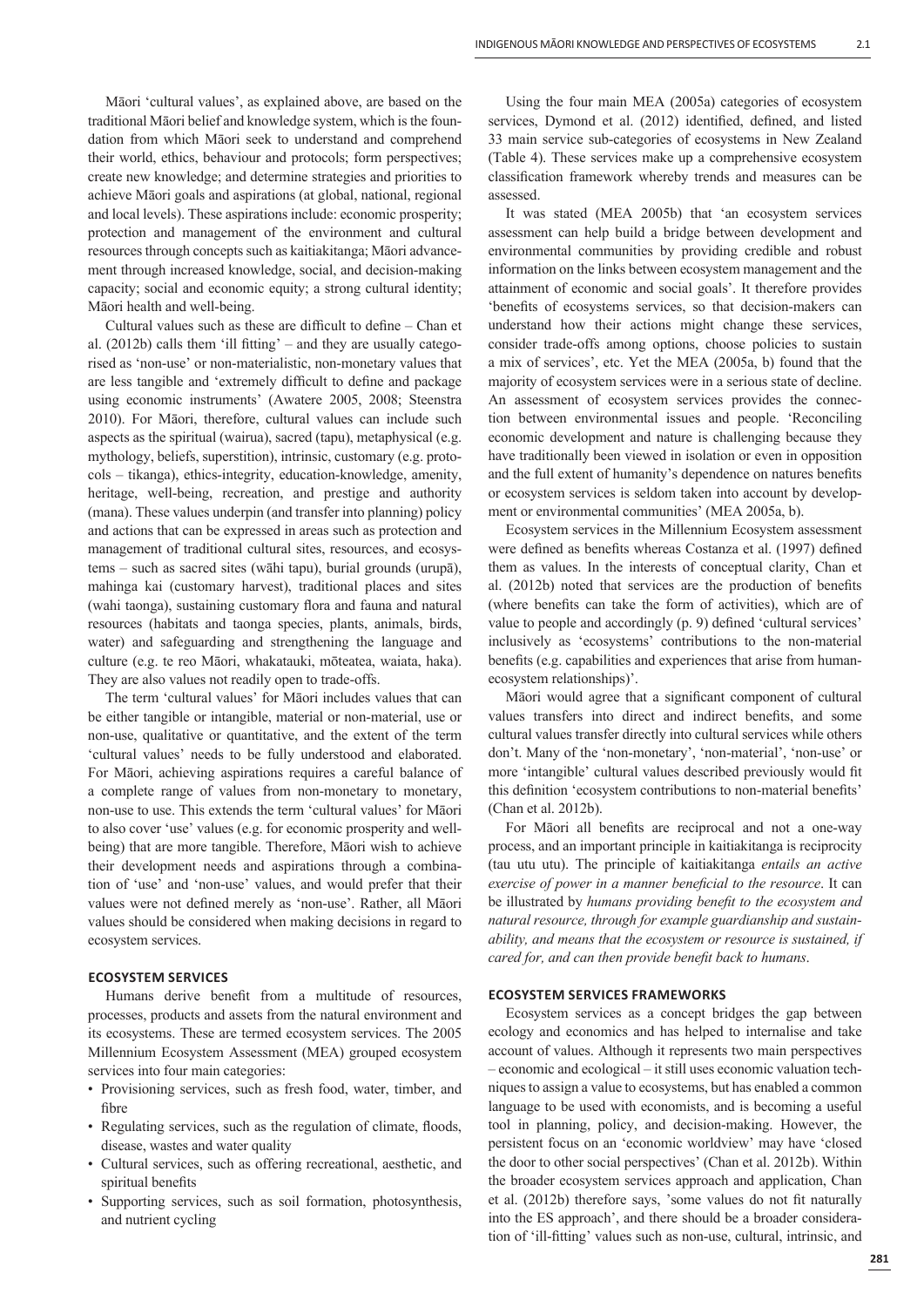moral so they are not dismissed as 'hidden externalities'. There should be the appropriate space to understand and take into account these types of values (Chan et al. 2012b) and ecosystem services should not be insensitive to these values. This broader world view of values and ecosystems enables a move towards a more unified, integrated management framework (away from fragmented, single-focus frameworks) as required to sustain and manage ecosystems in the future (Dymond et al. 2012). This view sits very comfortably with Māori. As we emphasise, Māori wellbeing is integrally linked to the well-being of ecosystems and vice versa. They cannot be separated; through whakapapa humans and ecosystems are inter-connected and humans are significant within the ecosystem.

Therefore ecosystem services frameworks need to accommodate different kinds of values for valuation and decision-making, particularly cultural values. 'The overarching goal is to enhance awareness of the diversity of values that are integral to the ES framework – and ecosystem based decision-making – to motivate a meaningful change in representation and analysis of how human well-being may change alongside ecological change' (Chan et al. 2012b, p. 9).

## **A MĀORI FRAMEWORK FOR ECOSYSTEM SERVICES**

Integration of ecological and economic approaches has provided a major advance to ecosystem services research. However, when working with indigenous groups the complete range of cultural values need to be fully comprehended and understood, that is, both non-use (more traditional, customary) and use values (economic, production). An ecosystem services framework for Māori must recognise that 'cultural values' range across material (e.g. provisioning, regulating, supporting) to nonmaterial values (e.g. customary-cultural, spiritual, sacred). The framework is therefore better structured to categorise all values aligned to the multidimensional goals and aspirations of iwi/hapū. Multiple dimensions together connect economic, social, environmental, cultural, and political aspirations and goals, provide for and strengthen human well-being, and produce an indigenous planning base, alongside mainstream Western perspectives and knowledge. This provides a best-practice model (Figure 5) to achieve integrated sustainability planning and management of natural resources, ecosystems and their components. The participatory and decision-making process framework in Figure 5 shows the pathway to indigenous well-being, as compared with the MEA framework (MEA 2005a, b).

The acknowledgement and recognition of taonga and customary resources is paramount for Māori within an ecosystem management framework. To be effective the framework needs to show what is required to better protect and manage natural resources and deliver ecosystem services to achieve iwi/hapū Māori goals, aspirations and outcomes. Obviously critical to this inclusiveness is participatory decision-making (Figure 5) by indigenous groups in ecosystem policy, planning, and management, to achieve sustainability and enhancement of ecosystems and taonga (i.e. an outcome that can be measured).

## **MĀORI DECISIONͳMAKING IN ECOSYSTEM MANAGEMENT**

One of the major motivations for ecosystem services research is participation in decision-making (Daily et al. 2009; Chan et al. 2012a) and understanding how decisions affect well-being by causing changes to ecosystems. If we examine this from a cultural perspective, Māori see engagement in ecosystem management as a right, but successful engagement and participation for Māori is



**FIGURE 5** Resource management frameworks and participatory decisionmaking play an important role in helping to secure a strong cultural identity and support Māori well-being. Ecosystem services are only one part of this complex process.

of varied success. Māori are seldom involved in actual decisionmaking. Although there are well-developed and well-documented models and processes for Māori participation and collaboration in resource management decision-making (Harmsworth 2005a, b; Harmsworth et al. 2011; Awatere et al. 2011), there are still widespread difficulties, often reflecting factors such as lack of genuine commitment, mistrust, lack of respect, lack of knowledge, low capacity, and lack of resources. The most effective models and processes for decision-making are based on the Treaty of Waitangi (Awatere et al. 2011) as shown in Figure 6).

#### *The Treaty of Waitangi*

The Treaty of Waitangi (Te Tiriti o Waitangi) 1840 provides the basis for partnership and engagement between Māori and the Crown (the Government). It conferred responsibilities and obligations on subsequent New Zealand governments (representing the Crown) to uphold rights for Māori as British subjects and New Zealand citizens, to protect their land, estates, water, forests and other resources or treasures (taonga). The Treaty, written in



**FIGURE 6** A planning framework based on Treaty of Waitangi principles.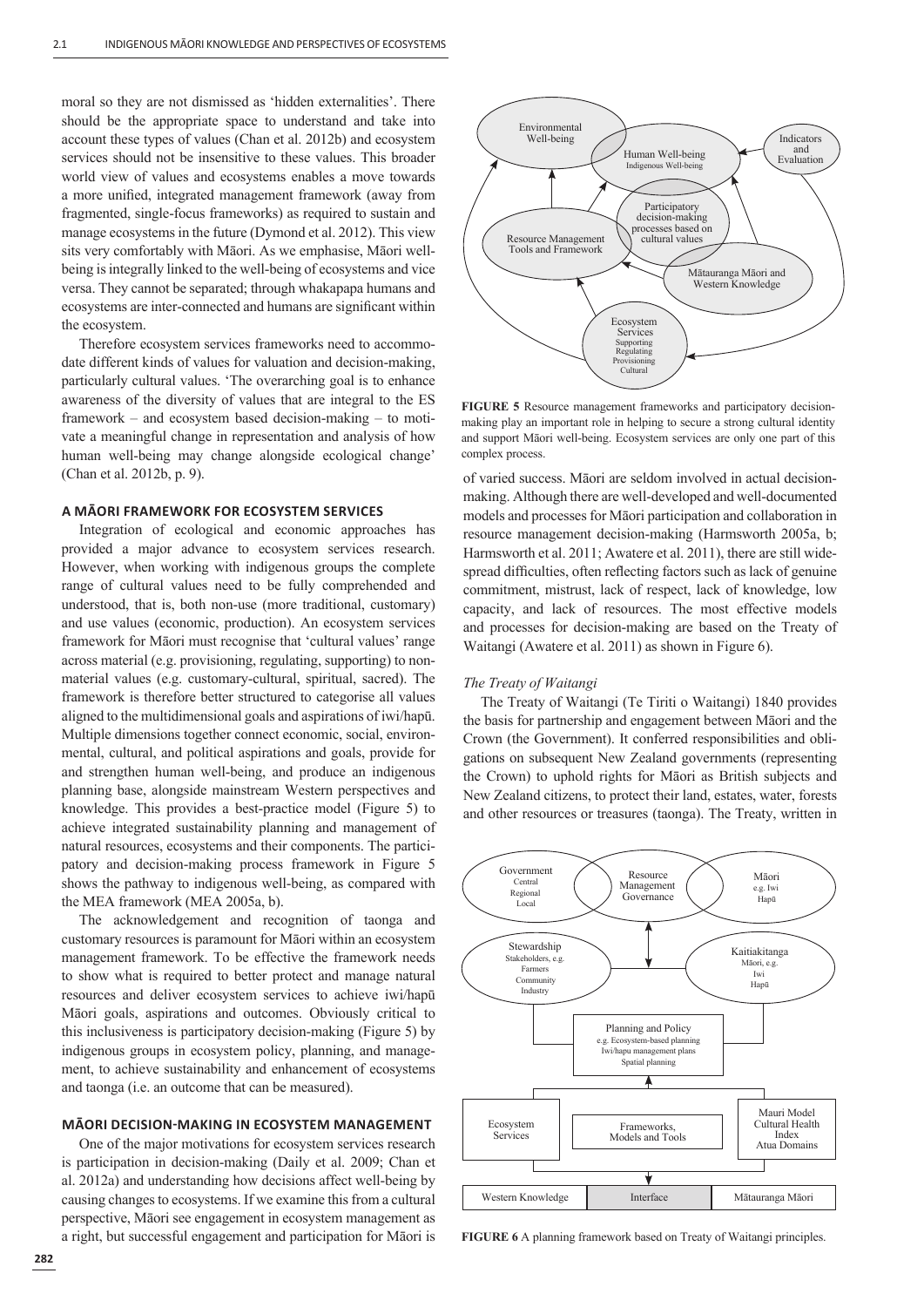Māori and English, has been the origin of arduous debate between Māori and Europeans since 1840, with various interpretations of the text and what it means. However, the principles of the Treaty provide an excellent basis for participation and decision-making by Māori with the Crown and with other stakeholders (e.g. community groups, industry, landowners).

Figures 5 and 6 advocate the position that resource management is a shared responsibility between government and iwi/hapū. The present situation in New Zealand is that mātauranga Māori is sometimes included as an appendage, and generally misunderstood, in a Western planning and policy regime. We advocate a new type of approach that moves beyond the mere co-option of mātauranga Māori into the dominant Western planning paradigm. This mixed-methods approach – where ecosystem services are located within a framework using a suite of tools based equally on mātauranga Māori and Western knowledge (as part of a pātaka or storehouse) – will help inform Māori and non-Māori resource managers. Using a co-planning approach, resource management planners can draw upon a range of planning frameworks, models, and tools based on the dual paradigms to help inform planning and policy.

We are more interested in finding common ground, a space where the ideals of stewardship can work alongside the principle of kaitiakitanga. Care must be taken in differentiating between kaitiakitanga and stewardship – they are not the same thing. While there are some shared characteristics, ultimately kaitiakitanga needs to be seen within a Māori epistemological context that is linked to many other Māori concepts such as whakapapa, rangatiratanga, and mana whenua. Negotiating these differences occurs at the interface of two planning paradigms, the incumbent Eurocentric planning regime and an indigenous planning regime based on mātauranga Māori (Awatere et al. 2011; 2012).

By locating ecosystem services within this type of framework (Figures 5 and 6), the validity of Māori cultural and Western approaches is recognised equally and establishes a more holistic framework for resource management decision-making, giving understanding to cultural values as distinct from cultural services. Because of the relative difficulties of quantifying all values, ecosystem services valuation should be utilised alongside existing qualitative practices such as public forum meetings, hui, focus groups and marae consultation.

#### **DISCUSSION**

To solve complex world problems, the Te Ao Pākehā (see Glossary) and international view of the world is becoming increasingly holistic (Figure 7). In fact, in many areas, we are seeing a re-alignment between indigenous and non-indigenous thinking. First, there is a greater need for integrated studies, collaborative learning, and understanding of the interconnected nature of our environment and a move away from a single-focus perspective. Second, different perspectives and knowledge forms are required to understand how different ecosystems work, to define the life-supporting capacity for each of these ecosystems, and to understand the sensitive balance between human beings and nature. Third, there is a need to build capacity at both the individual and community level as a means for achieving greater equity and inclusivity and a requirement for greater participatory decision-making.

One of the most important starting points for understanding where cultural and social values fit into ecosystem services is through constructive engagement and dialogue. In response to increasing pressures and degradation of ecosystems, there is an



FIGURE 7 Conceptual framework for ecosystem services modified from the Millennium Ecosystem Assessment (from Dymond et al. 2012).

increasing need to understand the sustained flow of benefits from ecosystems for human survival and well-being, with increasing attention to ecosystem management (Chan et al. 2012a). Many frameworks for constructive engagement, dialogue, and collaboration, between various actors (e.g. communities, iwi and hapū, local and central government, industry) have been postulated in New Zealand over many years, and are being continually implemented and evaluated. It is within these collaborative frameworks that ecosystem services can be advanced and adopted (Chan et al. 2012a). In New Zealand, effective and tikanga-based (i.e. customary, correct way, recommended steps) engagement processes with Māori have been well documented (Harmsworth 2001, 2005a, b; Awatere et al. 2011).

Māori wish to be engaged from the beginning of the process (e.g. issues), through research and planning, policy and decisionmaking, to the end such as actions and activities on the ground. Chan et al. (2012a) has elaborated in several papers that the focus on ecosystem services is to improve decision-making; however, within ecosystem services practice the valuation of material contributions of ecosystems to human well-being has been emphasised, with much less attention to the important cultural and non-material values.

There is an emerging convergence of thinking between the Māori world view and ecological economic epistemologies as to what constitutes ecosystems and ecosystem services and what desirable frameworks are needed to effect change and improve ecosystem management (Figure 7). Māori support the need to recognise, consider, and internalise all values in decision-making through appropriate frameworks, integration, and valuation techniques. Māori have always considered themselves an integral part within all ecosystems, but are loathe to having their values misinterpreted and diluted simply to metrics (i.e. dollars, monetary; Awatere 2005, 2008; Steenstra 2010). The holistic Māori world view sits comfortably to support the view that ecosystems are made up of a 'dynamic complex of plant, animal and microorganism communities as a functional unit' (MEA 2005b). In terms of human values (e.g. spiritual, cultural-customary, amenity, character, aesthetic, recreational, intrinsic, material,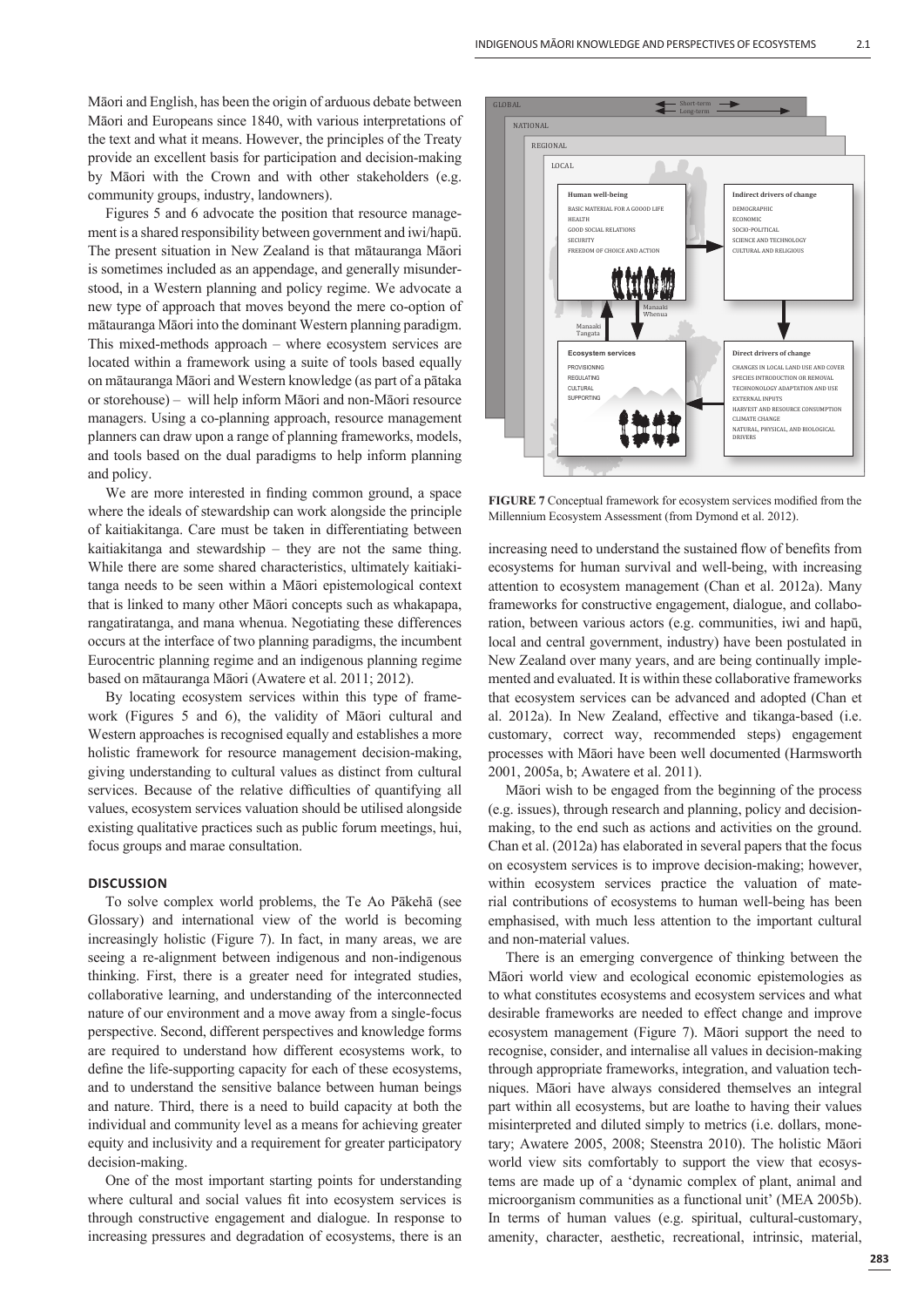economic) and ecosystem services, the internalisation of cultural and 'non-use' values (non-monetary, amenity, non-materialistic) with non-use and use values (e.g. use values prescribe a dominant monetary, materialistic, commodity, consumption view) side-byside is an essential prerequisite for more effective management and sustainability of natural resources. This requires a shift from an economic focus to a broader focus.

Within a model (Figure 8) for categorising items in a Māori ecosystem services framework, cultural values are not interpreted merely as non-use or intangible values. Instead, Māori cultural values comprise both use and non-use components and future inclusivity, planning and policy, decision-making and co-management of natural resources require a broader approach to values to be understood and practised (Figure 5). This has important implications for Māori and means their cultural values do not support and should not be considered just within the framework category of 'cultural services' (Table 4) but form an important component to underpin all services (i.e. provisioning, regulating services, cultural services, and supporting services). We therefore propose the terms 'cultural non-use values' and 'cultural use values' within future ecosystem services frameworks to differentiate. It is hoped this broader consideration of cultural values and cultural services will facilitate greater inclusion of indigenous perspectives in decision-making and ecosystem management, and lead to better outcomes for Māori.

## **CONCLUDING REMARKS**

An indigenous Māori perspective of ecosystems and their services has been provided. The Māori world view strongly supports earlier writers' attempts to broaden the economic framework of ecosystem services research to include 'diverse values', particularly non-use or intangible ones (Costanza et al. 1997; Daily 1997; de Groot et al. 2002; MEA 2005a, b; Chan et al. 2012b). However, Māori would prefer to define these values as non-monetary versus monetary, rather than non-use or intangible. Most values for Māori have a 'use' and most ecosystem services have a benefit. Further Māori would like their cultural values considered across a range of services (Table 4; Figure 8): provisioning, regulating services, cultural, and supporting, and not just be seen to equate with 'cultural services' such as non-use, intangible values – although these are significant within the Māori world view. We hope that this indigenous perspective will help reinforce moves for ecosystem services approaches not solely to 'put a dollar value on nature', but to broaden the way we see and use values and ethics, and lead to better practices (Chan et al. 2012b; Dymond et al. 2012). We must also respect and recognise alternative approaches to conveying values, and using ecosystem service frameworks outside of their normal bounds.

We acknowledge and strongly support the inclusion of 'cultural services' in the ecosystem service framework, as it represents a significant category, largely based on 'non-material' 'less tangible' values, consistent with the views of Awatere



**FIGURE 8** A māori ecosystem services framework uses cultural values to underpin all ecosystem services – provisioning, regulating, cultural, and supporting – not just cultural services.

(2005, 2008). However we have challenged the use of the term 'cultural values and perspectives' to cover only 'non-use', 'nonmaterial' 'intangible' values, and recommend a different type of framework that considers the full spectrum of values from a cultural perspective that can contribute to positive outcomes for indigenous groups through 'the provision of direct and indirect benefits to people from ecosystems' (MEA 2005a). Key questions for Māori are: can we make sensible decisions that embrace all our values without continual reference only to economics – e.g. sole use of dollars? – which generalises our values and denotes arbitrary weightings on natural resources and taonga; and should values be only defined based on the monetary approach of 'use' values to allow quantitative trade-offs to take place? Māori remain sceptical of existing economically biased models because they attach dollars to everything and commonly ask a 'willingness to pay'. Māori suggest introducing more qualitative measures and assessments alongside quantitative measures and assessments so they are regarded equally (Awatere 2005, 2008; Steenstra 2010). Much of this comes back to respect and recognition of holistic values that have validity in all decision-making.

A complementary Māori-based framework and model is presented that distinguishes 'cultural values' from 'cultural services' and extends the definition of cultural values across the whole ES framework. Ultimately, Māori wish to use these ecosystem approaches and frameworks to increase participation and inclusion in decision-making, and to achieve multidimensional aspirational goals and desired indigenous outcomes.

# **GLOSSARY**

| Awhinatanga      | Assist, care for                                                                                                                          |
|------------------|-------------------------------------------------------------------------------------------------------------------------------------------|
| Ahi kaa          | Continued connection and occupation to place, liter-<br>ally means keeping the home fires burning                                         |
| Hapū             | Pregnant, subtribe                                                                                                                        |
| Hui              | Inclusive meetings, participatory discussion,<br>workshops                                                                                |
| <b>Iwi</b>       | Tribe, bones                                                                                                                              |
| Kaumātua         | Elderly respected male, one with knowledge and<br>wisdom                                                                                  |
| Kuia             | Elderly respected female, one with knowledge and<br>wisdom                                                                                |
| Kaitiaki         | People, agent who carries out kaitiakitanga, environ-<br>mental practitioner                                                              |
| Kaitiakitanga    | The ethos of sustainable resource management,<br>guardianship                                                                             |
| Mātauranga Māori | Māori knowledge and philosophy                                                                                                            |
| Mauri            | An energy, internal element, a sustaining life force or<br>spirit, a soul, in all living and non-living things                            |
| Mahinga kai      | Food gathering area                                                                                                                       |
| Manaaki          | To provide hospitality, host, look after                                                                                                  |
| Manaakitanga     | Reciprocal and unqualified acts of giving, caring, and<br>hospitality                                                                     |
| Mana Atua        | To live within the realms of a supreme power,<br>departmental gods, divine authority, framework<br>within which kaitiakitanga takes place |
| Mana Tipuna      | An authority derived from the ancestors                                                                                                   |
| Mana Whenua      | Rights of self-governance, rights to authority over<br>traditional tribal land and resources                                              |
| Taonga           | Treasured resources, a prized possession, precious<br>resources, iconic species, etc.                                                     |
| Te Ao Pākehā     | Non-Māori world view                                                                                                                      |
| Te Ao Māori      | Māori world view                                                                                                                          |
| Marae            | Social and cultural centres for traditional and modern<br>iwi/hapū/whānau Māori society                                                   |
| Ngā uri          | Respect and recognition of descendants and ancestors                                                                                      |
| Noa              | Open access to resources – but under kaitiakitanga                                                                                        |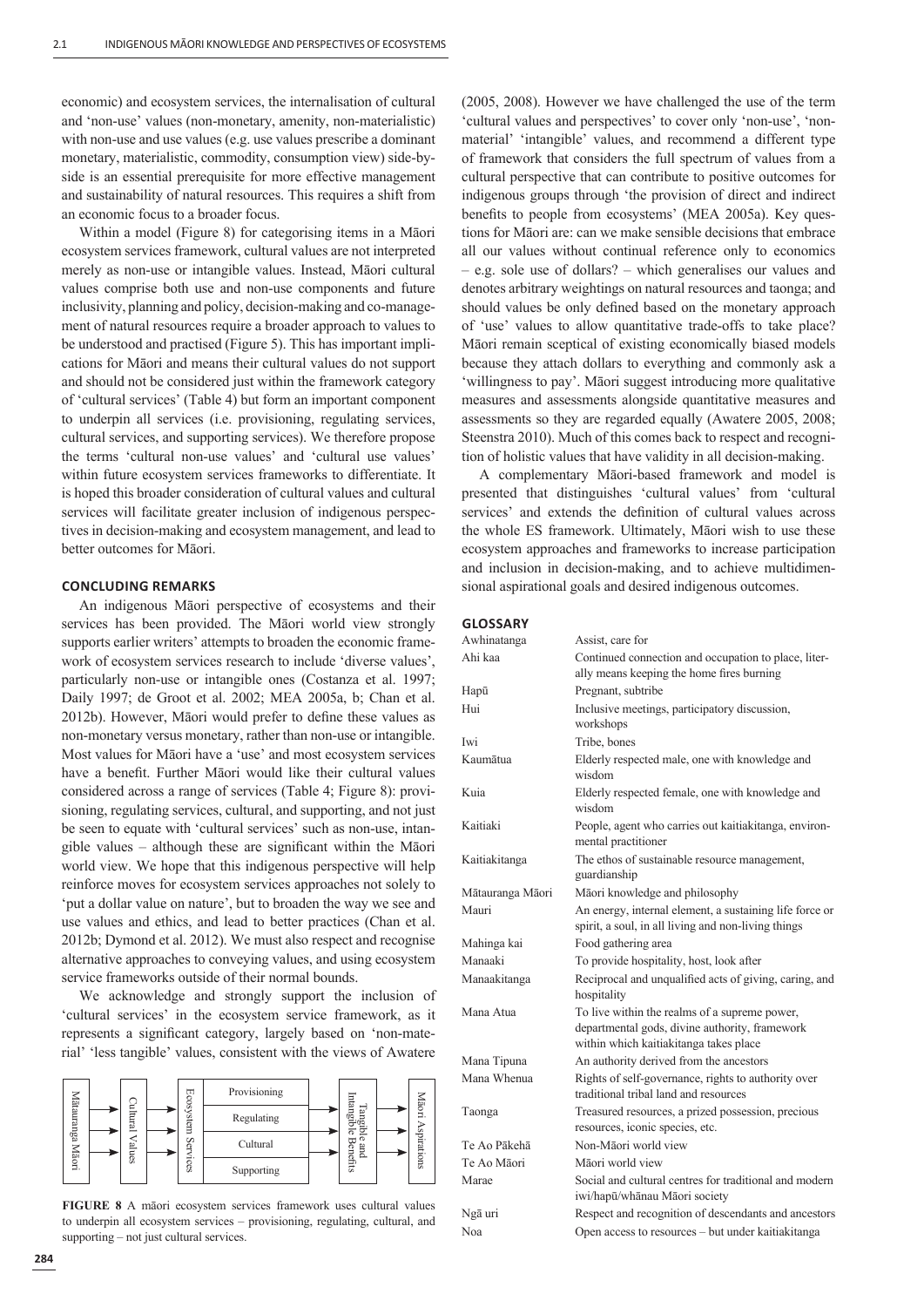|                 | practice (still protected, valued, managed)                                                                                                                                  |
|-----------------|------------------------------------------------------------------------------------------------------------------------------------------------------------------------------|
| Papa-tū-ā-nuku  | Earth mother                                                                                                                                                                 |
| Pepeha          | Recitations linking people to place                                                                                                                                          |
| Ranginui        | Sky father                                                                                                                                                                   |
| Rahui           | Customary practice to protect and manage resources<br>through regulatory practice and management, use of<br>restricted and open access to resources/places                   |
| Taonga          | Treasure                                                                                                                                                                     |
| Te reo          | Māori language, voice                                                                                                                                                        |
| Tikanga         | Customary practice, protocol, values                                                                                                                                         |
| Rangatiratanga  | Self-determination, independence or<br>inter-dependence                                                                                                                      |
| Tohunga         | Knowledge expert, specialist, priest                                                                                                                                         |
| Tangata whenu   | People of the land, connected to place (e.g. river)<br>through a distinct whakapapa                                                                                          |
| Taonga          | Treasure, something treasured, iconic cultural<br>species, customary flora and fauna                                                                                         |
| Taonga tuku iho | Treasured possessions                                                                                                                                                        |
| Te Ao Turoa     | Sustaining resources/taonga at rate and in an<br>acceptable condition that ensures the same options<br>and opportunities for each generation, principle of<br>sustainability |
| Tapu            | Sacred or restricted access to resources, places, for<br>customary and cultural reasons                                                                                      |
| Turangawaewae   | Place of belonging, place of standing                                                                                                                                        |
| Wāhi tapu       | Sacred site                                                                                                                                                                  |
| Wāhi taonga     | Heritage site                                                                                                                                                                |
| Wairua          | The spiritual dimension to life                                                                                                                                              |
| Waikino         | Water that is dangerous, such as rapids                                                                                                                                      |
| Waipuna         | Spring water                                                                                                                                                                 |
| Waimāori        | Fresh water                                                                                                                                                                  |
| Wānanga         | Workshops                                                                                                                                                                    |
| Waimate         | Water that has completely lost its mauri and is no<br>longer able to sustain life                                                                                            |
| Waiora          | Water in its most pure form                                                                                                                                                  |
| Waitohi         | Water for rituals                                                                                                                                                            |
| Whakakoha       | The act of giving                                                                                                                                                            |
| Whakapapa       | Ancestral lineage, ancestral connections, genea-<br>logical relationships                                                                                                    |
| Whānau          | Family, extended family (incl. cousins, twice, thrice<br>over, etc.)                                                                                                         |
| Whānaungatanga  | Family connections and family relationships                                                                                                                                  |
| Whakatauki      | Māori proverb                                                                                                                                                                |
| Whenua          | Placenta, land, connection to land and water, the<br>umbilical cord connecting people to place                                                                               |

#### **ACKNOWLEDGEMENTS**

We thank the editor for the opportunity to write this Māori view of ecosystems. The Government-funded science programmes Kaitiakitanga o ngā taone nui: Kaitiakitanga of urban settlements (C09X0907), Restoring wetland ecosystem functioning (C09X1002), and Integrated valuation and monitoring framework for improved freshwater outcomes (C09X1003) are acknowledged for support and background information.

#### **REFERENCES**

- Awatere A 2005. The influence of cultural identity on willingness to pay values in contingent valuation surveys. Paper presented at the 2005 NZARES conference, 26–27 August 2005, Tahuna, Nelson, New Zealand. New Zealand Agricultural and Resource Economics Society (Inc.). Author copyright. 21 p.
- Awatere A 2008. The price of mauri: exploring the validity of welfare economics when seeking to measure mātauranga Māori. Unpublished PhD thesis, The University of Waikato, Hamilton, New Zealand. http:// researchcommons.waikato.ac.nz/handle/10289/2631.
- Awatere S, Harmsworth G, Pauling C, Rolleston S, Morgan TK, Hoskins R 2011. Kaitiakitanga o ngā ngahere pōhatu: Kaitiakitanga of urban settlements. Landcare Research Contract Report LC827 for the Ministry of Science and Innovation, New Zealand. 118 p.
- Awatere S, Harmsworth G, Rolleston S, Pauling C 2012. Kaitiakitanga o ngā ngahere pōhatu: Kaitiakitanga of urban settlements. In: Jojola T, Natcher

D, Walker R eds Reclaiming indigenous planning. Montreal, Canada, McGill-Queen's University Press.

- Barlow C 1993. Tikanga Whakaaro: Key concepts in Māori culture. Auckland, Oxford University Press.
- BERL (Business and Economic Research Ltd 2011. The asset base income, expenditure and GDP of the 2010 Māori economy. Wellington, BERL and Māori Economic Taskforce.
- Best E 1924a. The Māori as he was. 2nd edn. Wellington, Dominion Museum.
- Best E 1924b. Māori religion and mythology. Dominion Museum Bulletin 10. Wellington, Board of Māori Ethnological Research and Dominion Museum.

Buck P (Te Rangi Hiroa) 1950. The coming of the Māori. 2nd edn. Wellington, Māori Purposes Fund Board/ Whitcombe & Tombs.

- Chan KMA, Guerry AD, Balvanera P, Klain S, Satterfield T, Basurto X, Bostrom A, Chuenpagdee R, Gould R, Halpern BS, Hannahs N, Levine J, Norton B, Ruckelshaus M, Russell R, Tam J, Woodside U 2012a. Where are cultural and social in ecosystem services? A framework for constructive engagement. Bioscience 62: 774–756.
- Chan KMA, Satterfield T, Goldstein J 2012b. Rethinking ecosystem services to better address and navigate cultural values. Ecological Economics 74: 8–18.
- Costanza R, d'Arge,R, de Groot R, Farber S, Grasso M, Hannon B, Limburg K, Naeem S, O'Neill RV, Paruelo J, Raskin RG, Sutton P, Van der Belt M 1997. The value of the world's ecosystem services and natural capital. Nature 387: 253–260.

Daily GC 1997. Natures services: societal dependence on natural ecosystems. Washington, DC, Island Press. 392 p.

- Daily GC, Polasky S, Goldstein J, Kareiva, PM, Mooney HA, Pejchar L, Ricketts TH, Salzman J, Shallenberger R 2009. Ecosystem services in decision-making: Time to deliver. Frontiers in Ecology and the Environment 7:21–28
- de Groot RS, Wilson MA, Boumans RMJ 2002. A typology for the classification description, and valuation of ecosystem functions, goods and services. Ecological Economics 41: 393–408.
- DOC & MfE 2000. The New Zealand Biodiversity Strategy. Our chance to turn the tide. Whakakohukihukitia te tai roroku ki te tai oranga. February 2000. Wellington, Department of Conservation & Ministry for the Environment. 146 p.
- Douglas EMK 1984: Waiora, Wai Māori, Waitai, Waikino, Waimate. Māori perceptions of water and the environment. Occasional Paper 27. Hamilton, Centre for Māori Studies and Research, University of Waikato.
- Durie M 1994. Whaiora. Māori health development. Auckland, Oxford University Press. 238 p.

Durie M 1998. Te mana, Te kawanatanga: The politics of Māori self-determination. Auckland, Oxford University Press. 280 p.

- Durie M 2003. Nga Kahui Pou Launching Māori futures. Wellington, Huia Press. 356 p.
- Dymond J, Rutledge D, Greenhalgh S, Ausseil AG, Herzig A, Andrew R, Dagneault A, Hart G 2012. Standard classification of ecosystem services in New Zealand. Landcare Research Contract Report LC1208 (Contract C09X0912). 13 p.
- Gilbert R, Hoepper B 1996. The place of values. In: Gilbert R ed. Studying society and environment: A handbook for teachers. Melbourne, Macmillan. Pp. 59–79.
- Harmsworth GR 1997. Māori values and GIS: the New Zealand experience. GIS Asia/Pacific: the geographic technology publication for the Asia/ Pacific Region (April): 40-43.
- Harmsworth GR 1998. Indigenous values and GIS: A method and framework. Indigenous Knowledge and Development Monitor 6 (3): 3–7. http://app. iss.nl/ikdm/ikdm/ikdm/6-3/harmsw.html
- Harmsworth GR 2001. A collaborative research model for working with iwi: discussion paper. Landcare Research Contract Report LC0001/119 for the Foundation for Research, Science and Technology (unpublished). 29 p. Available from Landcare Research Library, Lincoln.
- Harmsworth GR 2002. Coordinated monitoring of New Zealand Wetlands, Phase 2, Goal 2: Māori environmental performance indicators for wetland condition and trend. Landcare Research Contract Report LC0102/099. Palmerston North, Manaaki Whenua – Landcare Research. 65 p.
- Harmsworth GR 2004. The role of biodiversity in Māori advancement: a research framework. He Pukenga Korero. A journal of Māori studies. Palmerston North, Massey University, Raumati (Summer) 8 (1): 9–16.
- Harmsworth GR 2005a. Good practice guidelines for working with tangata whenua and Māori organisations: Consolidating our learning. Landcare Research Report LC0405/091. Palmerston North, Landcare Research. 56 p.
- Harmsworth GR 2005b. Motueka Integrated Catchment Management (ICM) Programme –working with iwi. The NZWWA Journal: Water & Wastes in New Zealand (New Zealand Water and Wastes Association) May: 43–48.